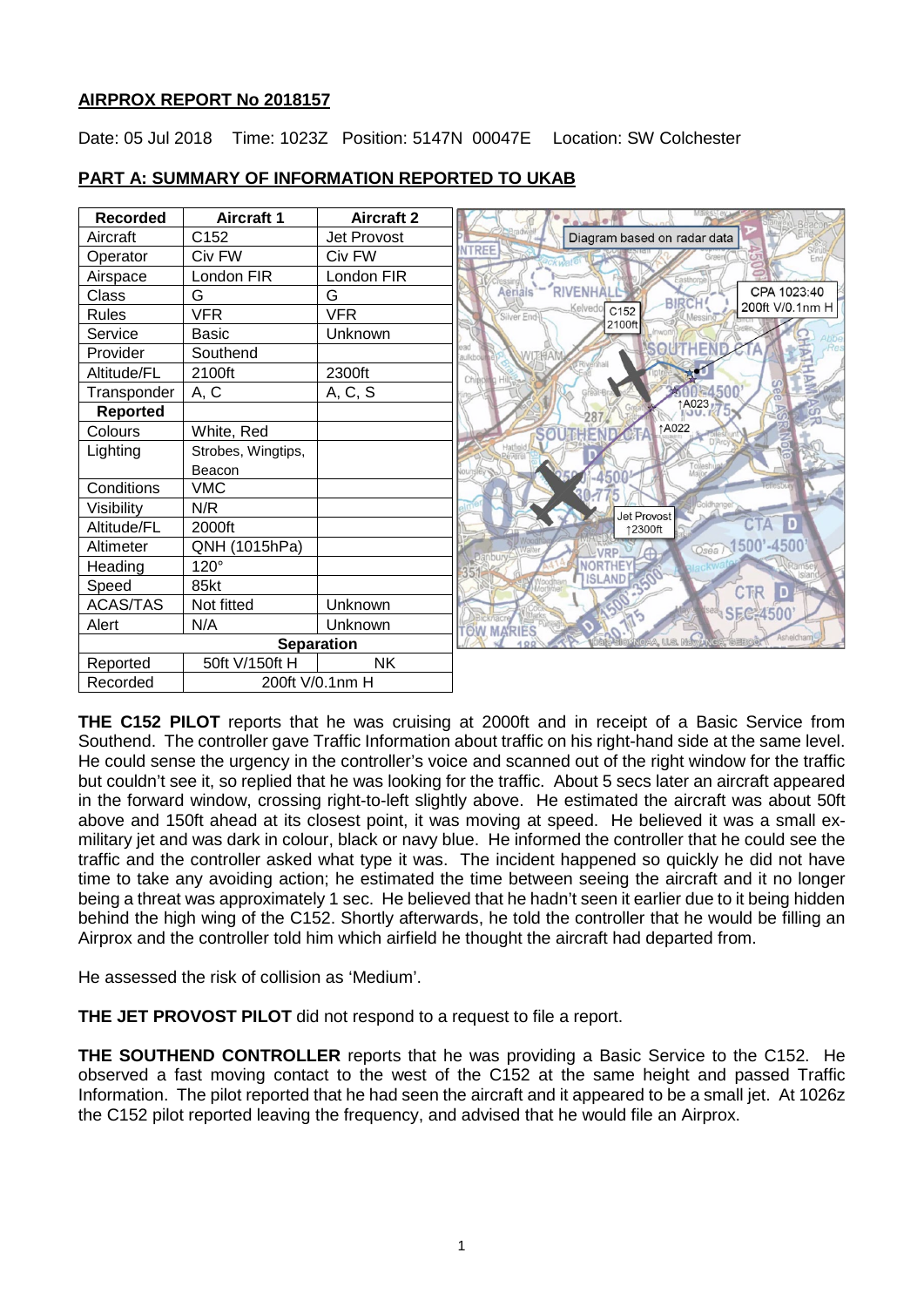## **Factual Background**

The weather at Stansted was recorded as follows:

METAR EGMC 051020Z VRB03KT 9000 FEW037TCU 23/15 Q1015=

## **Analysis and Investigation**

# **CAA ATSI**

At 1009:56, the C152 pilot established communication with the Southend Radar controller. The controller instructed the pilot to select SSR code 4575 and a Basic Service was agreed. At 1016:29 (Figure 1), the Jet Provost appeared close to North Weald displaying the SSR code 7010.



**Figure 1 – 1016:29**



**Figure 2 – 1023:29 Figure 3 – 1023:39**

At 1023:29 (Figure 2) the controller passed Traffic Information on the Jet Provost to the C152 pilot. The controller updated the Traffic Information at 1023:39 (Figure 3) which was concurrent with CPA.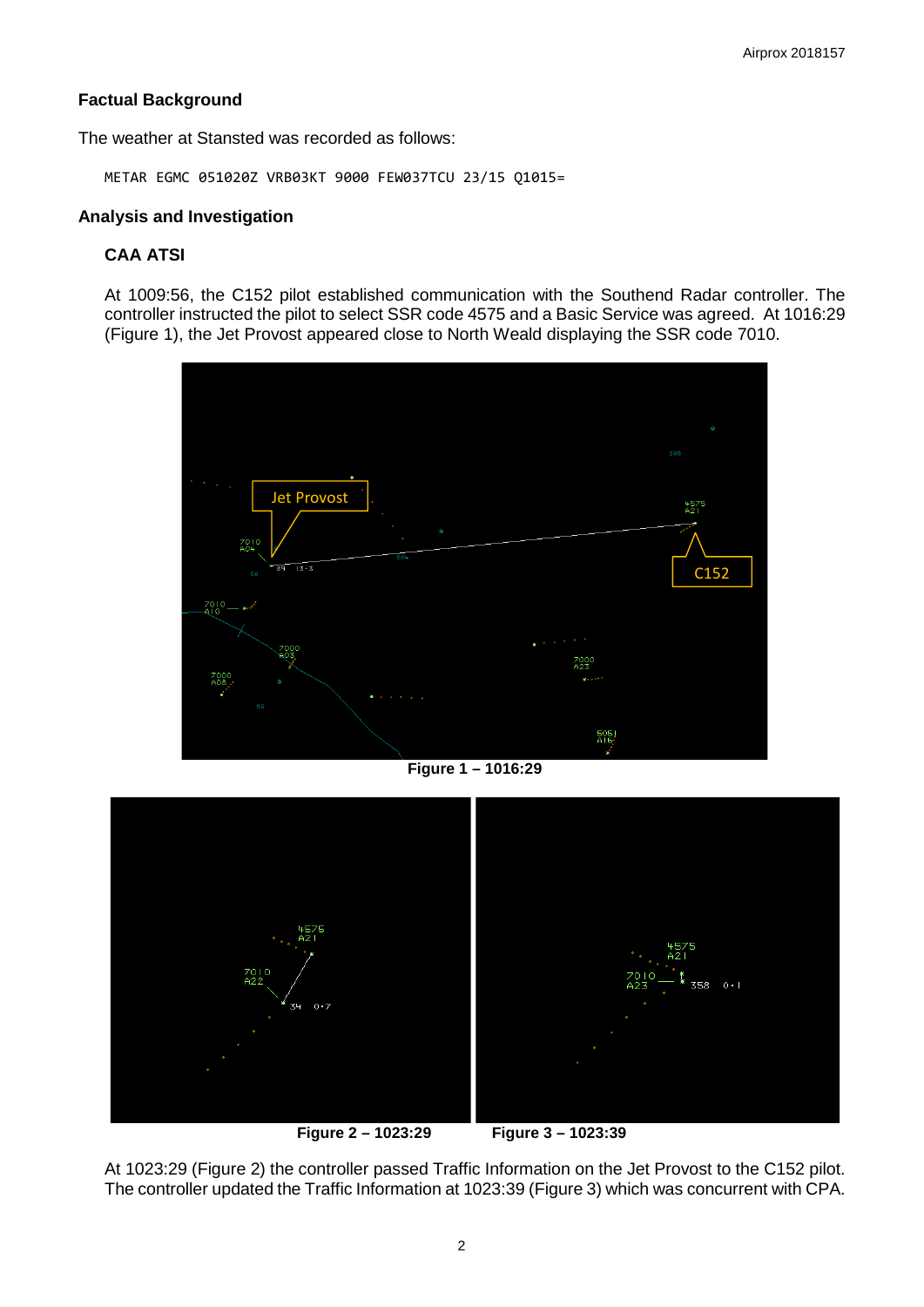The radar indicated that the aircraft were separated by 0.1nm and 200ft. At the time of the Airprox the C152 pilot was receiving a Basic Service. The Airprox took place in Class G airspace where collision avoidance is ultimately the responsibility of the pilot.

### **UKAB Secretariat**

The C152 and Jet Provost pilots shared an equal responsibility for collision avoidance and not to operate in such proximity to other aircraft as to create a collision hazard<sup>[1](#page-2-0)</sup>. If the incident geometry is considered as converging, then the C15[2](#page-2-1) pilot was required to give way to the Jet Provost<sup>2</sup>. If the incident geometry is considered as overtaking, then the C152 pilot had right of way and the Jet Provost pilot was required to keep out of the way of the other aircraft by altering course to the right<sup>[3](#page-2-2)</sup>.

Although not germane to the incident, the Jet Provost was noted to be squawking 7010 which is for use by aircraft operating in an aerodrome traffic pattern, when instructed to do so by an ATS Unit.<sup>[4](#page-2-3)</sup>

### **Summary**

An Airprox was reported when a C152 and a Jet Provost flew into proximity at 1023hrs on Thursday 5<sup>th</sup> July 2018. The C152 pilot was operating under VFR in VMC and in receipt of a Basic Service from Southend. The Jet Provost pilot did not file a report so his flying conditions and whether he was receiving an ATS were not known; however, given that he was still squawking 7010, it is likely that the Jet Provost pilot was not receiving an ATS because he would have been requested to set a more appropriate squawk.

## **PART B: SUMMARY OF THE BOARD'S DISCUSSIONS**

Information available consisted of a report from the C152 pilot, transcripts of the relevant RT frequencies, radar photographs/video recordings, a report from the air traffic controller involved and reports from the appropriate ATC operating authorities.

The Board first looked at the actions of the C152 pilot. He was receiving a Basic Service from Southend and was fortunately given Traffic Information on the Jet Provost approaching from the right. Although the C152 had therefore been warned in a timely fashion, members commented that pilots should understand that operating under only a Basic Service did not guarantee any level of traffic information, nor even that the controller was monitoring their flight. Members noted that once he had turned right towards the Jet Provost (approximately 30 seconds before the Airprox occurred and before he had received traffic information that the Jet Provost was there), the C152 pilot was then required to give way to it. The C152 pilot had reported that he had not seen the Jet Provost until it was crossing in front of him, and some members wondered whether the C152 pilot had looked adequately before turning. Acknowledging that the high wing of the C152 may have blocked the Jet Provost from the C152 pilot's view as he turned, the Board noted that it was for the pilot to ensure that he ensured a robust lookout once rolled out, including adjusting his position in order to ensure he effectively cleared the 'blind area' inside the turn.

Turning to the Jet Provost pilot, the Board were disappointed that he had chosen not to participate in the Airprox process because this denied the Board the benefit of his perspective and the knowledge of the conditions within his cockpit. In examining the radar replays, members thought that he had probably been visual with the C152 as they closed with each other because he had climbed and descended again after CPA. Members speculated that the Jet Provost pilot may have seen the C152 earlier as he was overtaking it well to the right, and may have been taken by surprise as it turned ahead of him to fly across his flight path. Members agreed that he had most likely taken avoiding action by climbing because his Mode C indicated a 200ft climb in the closing seconds, and then descended back to his

 $\overline{a}$ 

<sup>1</sup> SERA.3205 Proximity.

<span id="page-2-1"></span><span id="page-2-0"></span><sup>2</sup> SERA.3210 Right-of-way (c)(2) Converging.

<span id="page-2-2"></span><sup>3</sup> SERA.3210 Right-of-way (c)(3) Overtaking.

<span id="page-2-3"></span><sup>4</sup> UKAIP ENR 1.6-5 ATS Surveillance Services and Procedures